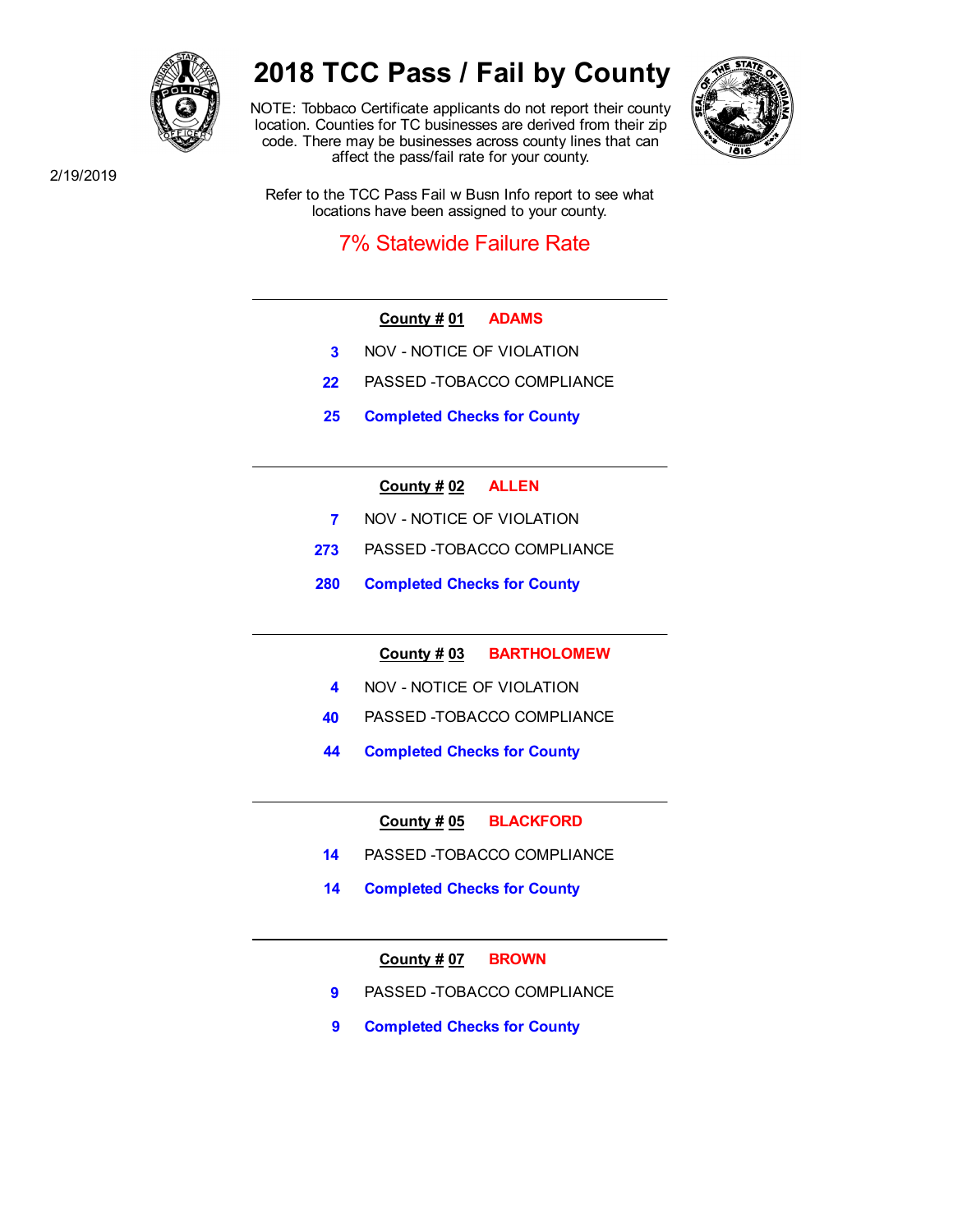#### **County # 10 CLARK**

- **15** PASSED -TOBACCO COMPLIANCE
- **15 Completed Checks for County**

#### **County # 11 CLAY**

- **2** NOV NOTICE OF VIOLATION
- **30** PASSED -TOBACCO COMPLIANCE
- **32 Completed Checks for County**

# **County # 14 DAVIESS**

- **2** NOV NOTICE OF VIOLATION
- **27** PASSED -TOBACCO COMPLIANCE
- **29 Completed Checks for County**

# **County # 15 DEARBORN**

- **3** NOV NOTICE OF VIOLATION
- **26** PASSED -TOBACCO COMPLIANCE
- **29 Completed Checks for County**

# **County # 16 DECATUR**

- **3** NOV NOTICE OF VIOLATION
- **41** PASSED -TOBACCO COMPLIANCE
- **44 Completed Checks for County**

# **County # 17 DEKALB**

- **33** PASSED -TOBACCO COMPLIANCE
- **33 Completed Checks for County**

# **County # 18 DELAWARE**

**6 NOV - NOTICE OF VIOLATION**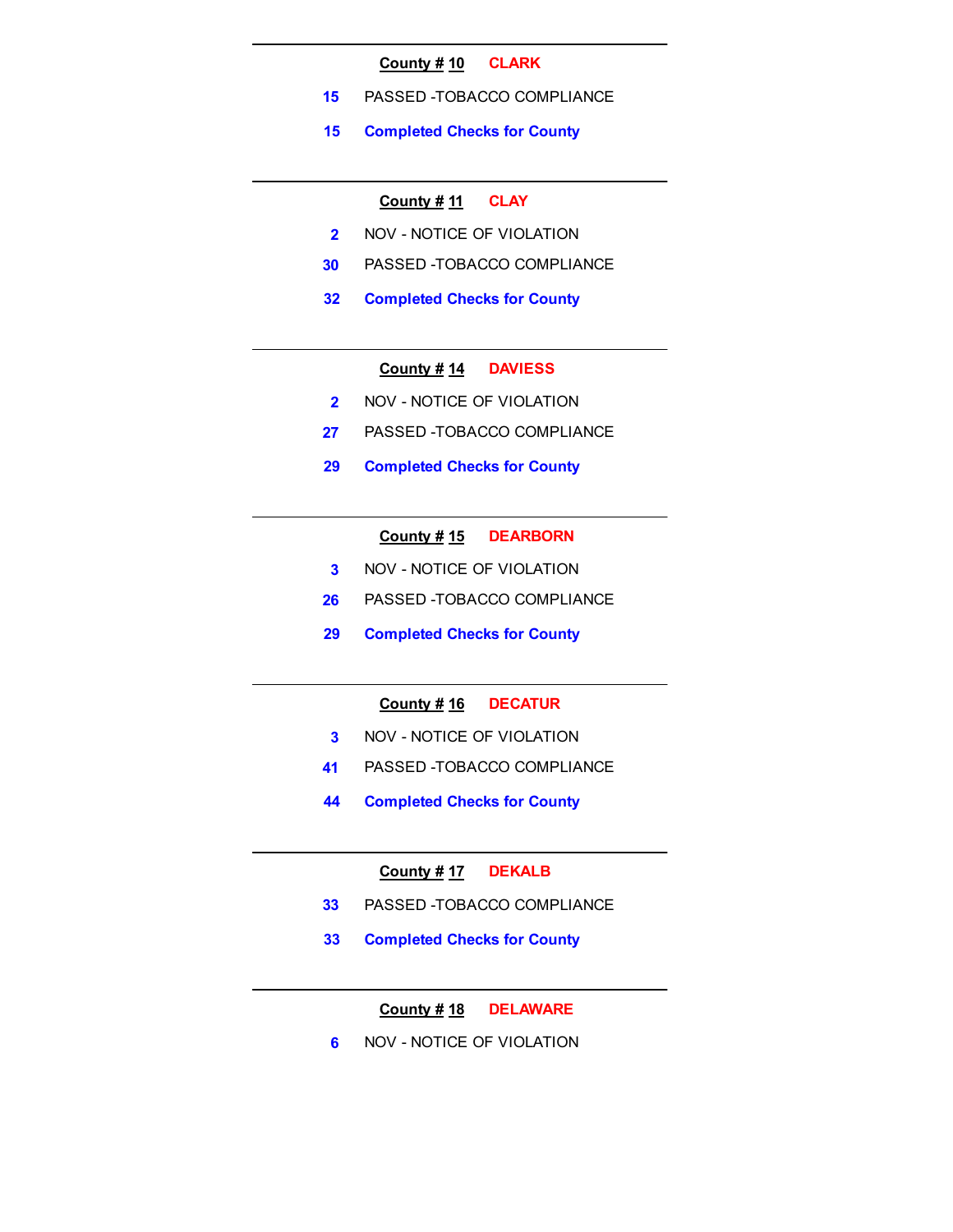- **106** PASSED -TOBACCO COMPLIANCE
- **112 Completed Checks for County**

#### **County # 20 ELKHART**

- **8** NOV NOTICE OF VIOLATION
- **196** PASSED -TOBACCO COMPLIANCE
- **204 Completed Checks for County**

# **County # 21 FAYETTE**

- **24** PASSED -TOBACCO COMPLIANCE
- **24 Completed Checks for County**

# **County # 22 FLOYD**

- **4** PASSED -TOBACCO COMPLIANCE
- **4 Completed Checks for County**

# **County # 23 FOUNTAIN**

- **1** PASSED -TOBACCO COMPLIANCE
- **1 Completed Checks for County**

# **County # 25 FULTON**

- **19** PASSED -TOBACCO COMPLIANCE
- **19 Completed Checks for County**

# **County # 26 GIBSON**

- **17** PASSED -TOBACCO COMPLIANCE
- **17 Completed Checks for County**

# **County # 27 GRANT**

**2** NOV - NOTICE OF VIOLATION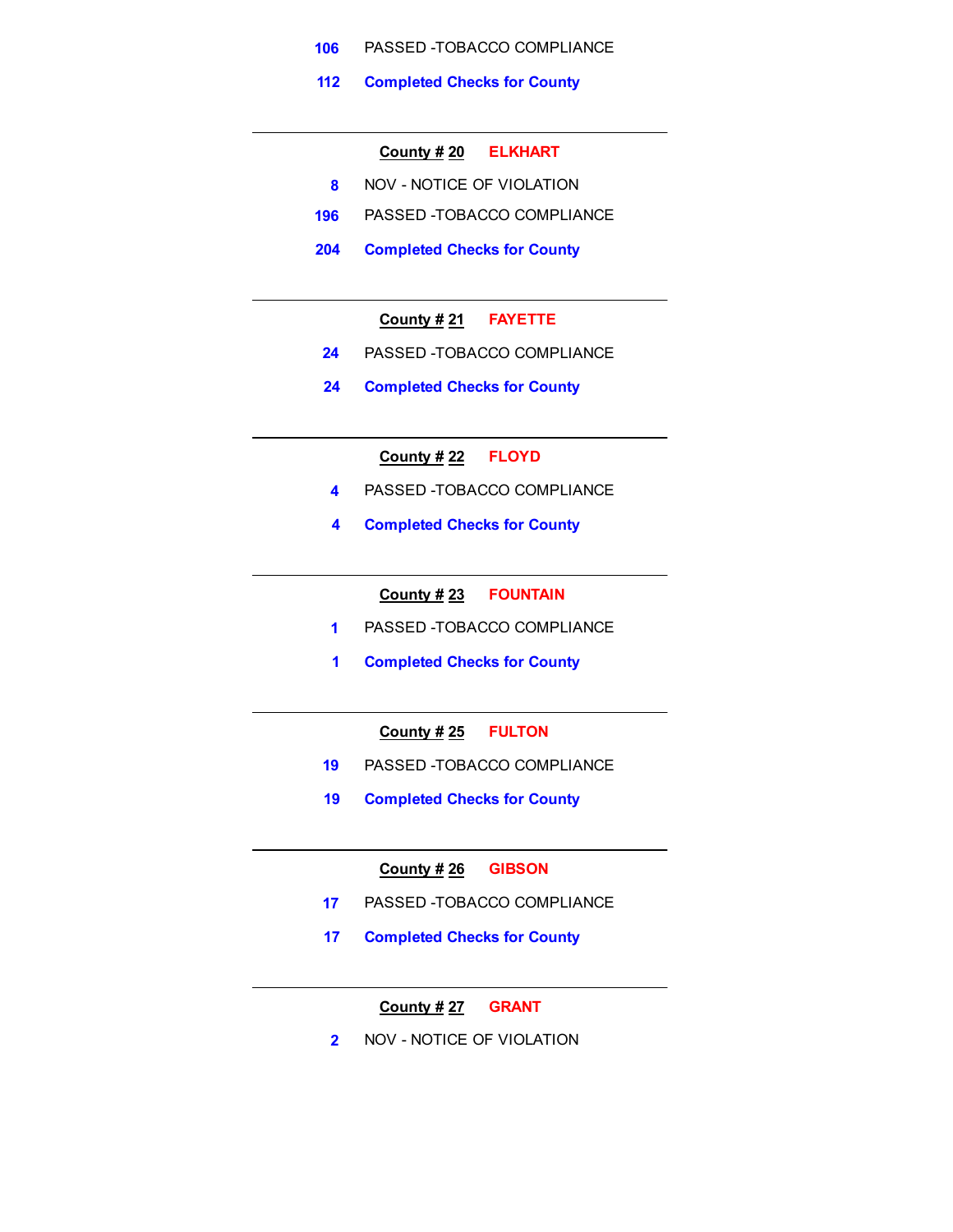- **88** PASSED -TOBACCO COMPLIANCE
- **90 Completed Checks for County**

#### **County # 28 GREENE**

- **34** PASSED -TOBACCO COMPLIANCE
- **34 Completed Checks for County**

# **County # 29 HAMILTON**

- **4** NOV NOTICE OF VIOLATION
- **8** PASSED -TOBACCO COMPLIANCE
- **12 Completed Checks for County**

# **County # 30 HANCOCK**

- **2** NOV NOTICE OF VIOLATION
- **53** PASSED -TOBACCO COMPLIANCE
- **55 Completed Checks for County**

#### **County # 31 HARRISON**

- **8** NOV NOTICE OF VIOLATION
- **28** PASSED -TOBACCO COMPLIANCE
- **36 Completed Checks for County**

#### **County # 32 HENDRICKS**

- **3** NOV NOTICE OF VIOLATION
- **6** PASSED -TOBACCO COMPLIANCE
- **9 Completed Checks for County**

# **County # 33 HENRY**

- **2** NOV NOTICE OF VIOLATION
- **46** PASSED -TOBACCO COMPLIANCE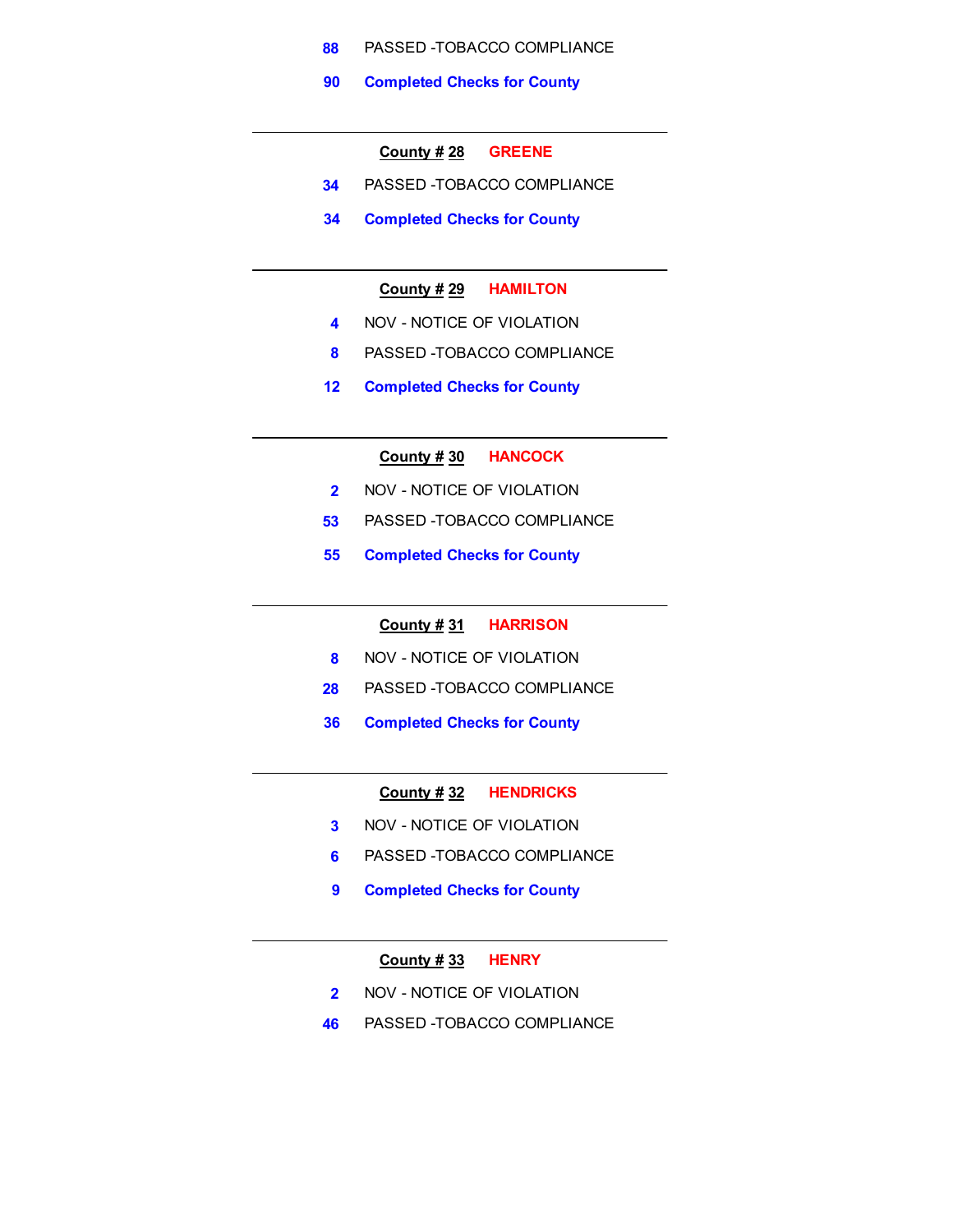**County # 34 HOWARD**

- **4** PASSED -TOBACCO COMPLIANCE
- **4 Completed Checks for County**

**County # 35 HUNTINGTON**

- **1** NOV NOTICE OF VIOLATION
- **45** PASSED -TOBACCO COMPLIANCE
- **46 Completed Checks for County**

**County # 36 JACKSON**

- **2** NOV NOTICE OF VIOLATION
- **35** PASSED -TOBACCO COMPLIANCE
- **37 Completed Checks for County**

**County # 38 JAY**

- **18** PASSED -TOBACCO COMPLIANCE
- **18 Completed Checks for County**

# **County # 39 JEFFERSON**

- **2** NOV NOTICE OF VIOLATION
- **43** PASSED -TOBACCO COMPLIANCE
- **45 Completed Checks for County**

**County # 40 JENNINGS**

- **23** PASSED -TOBACCO COMPLIANCE
- **23 Completed Checks for County**

**County # 41 JOHNSON**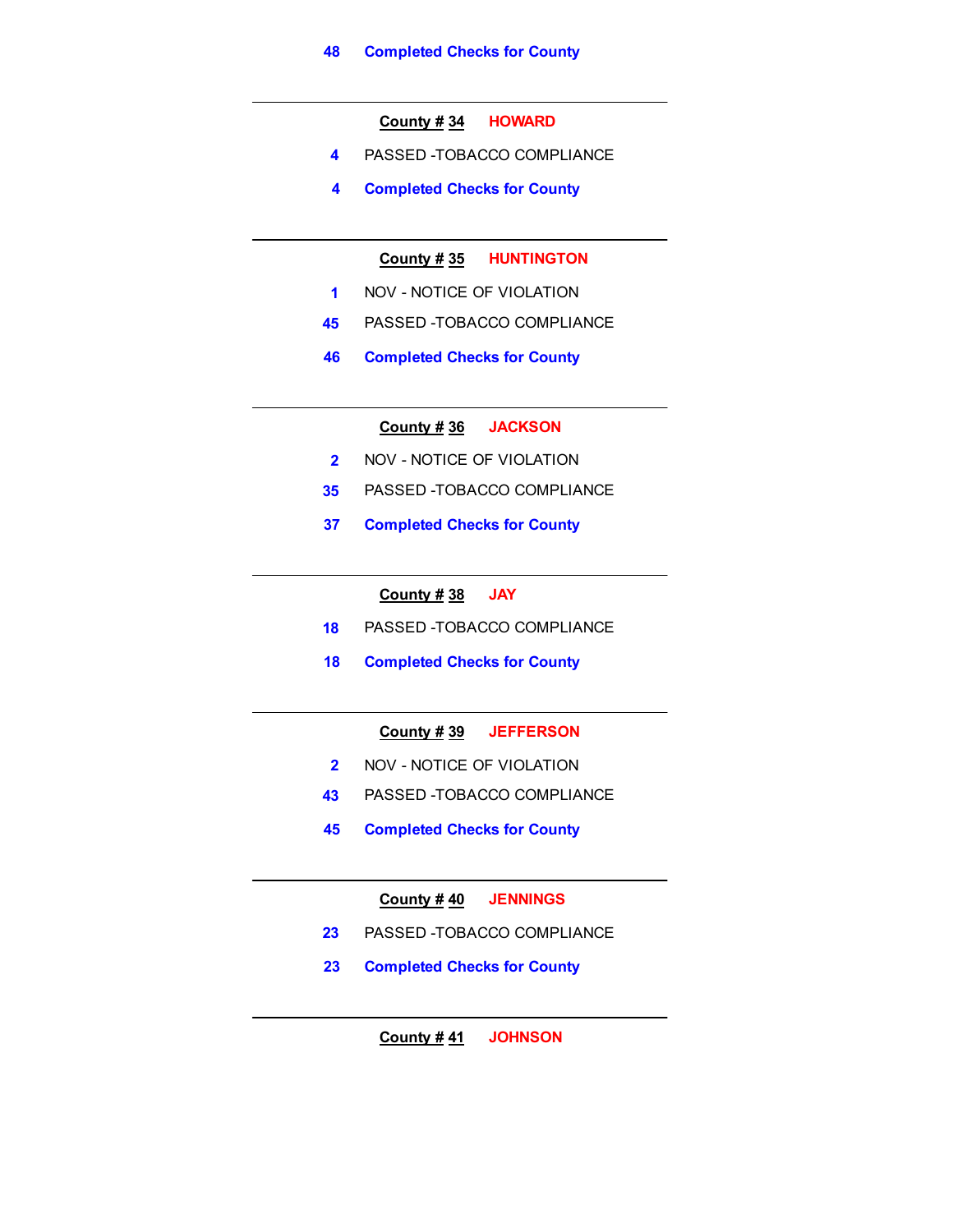- **16** NOV NOTICE OF VIOLATION
- **167** PASSED -TOBACCO COMPLIANCE
- **183 Completed Checks for County**

# **County # 42 KNOX**

- **2** NOV NOTICE OF VIOLATION
- **42** PASSED -TOBACCO COMPLIANCE
- **44 Completed Checks for County**

# **County # 43 KOSCIUSKO**

- **3** NOV NOTICE OF VIOLATION
- **67** PASSED -TOBACCO COMPLIANCE
- **70 Completed Checks for County**

#### **County # 44 LAGRANGE**

- **4 NOV NOTICE OF VIOLATION**
- **33** PASSED -TOBACCO COMPLIANCE
- **37 Completed Checks for County**

# **County # 45 LAKE**

- **24** NOV NOTICE OF VIOLATION
- **211** PASSED -TOBACCO COMPLIANCE
- **235 Completed Checks for County**

#### **County # 46 LAPORTE**

- **6 NOV NOTICE OF VIOLATION**
- **114** PASSED -TOBACCO COMPLIANCE
- **120 Completed Checks for County**

**County # 47 LAWRENCE**

**3** NOV - NOTICE OF VIOLATION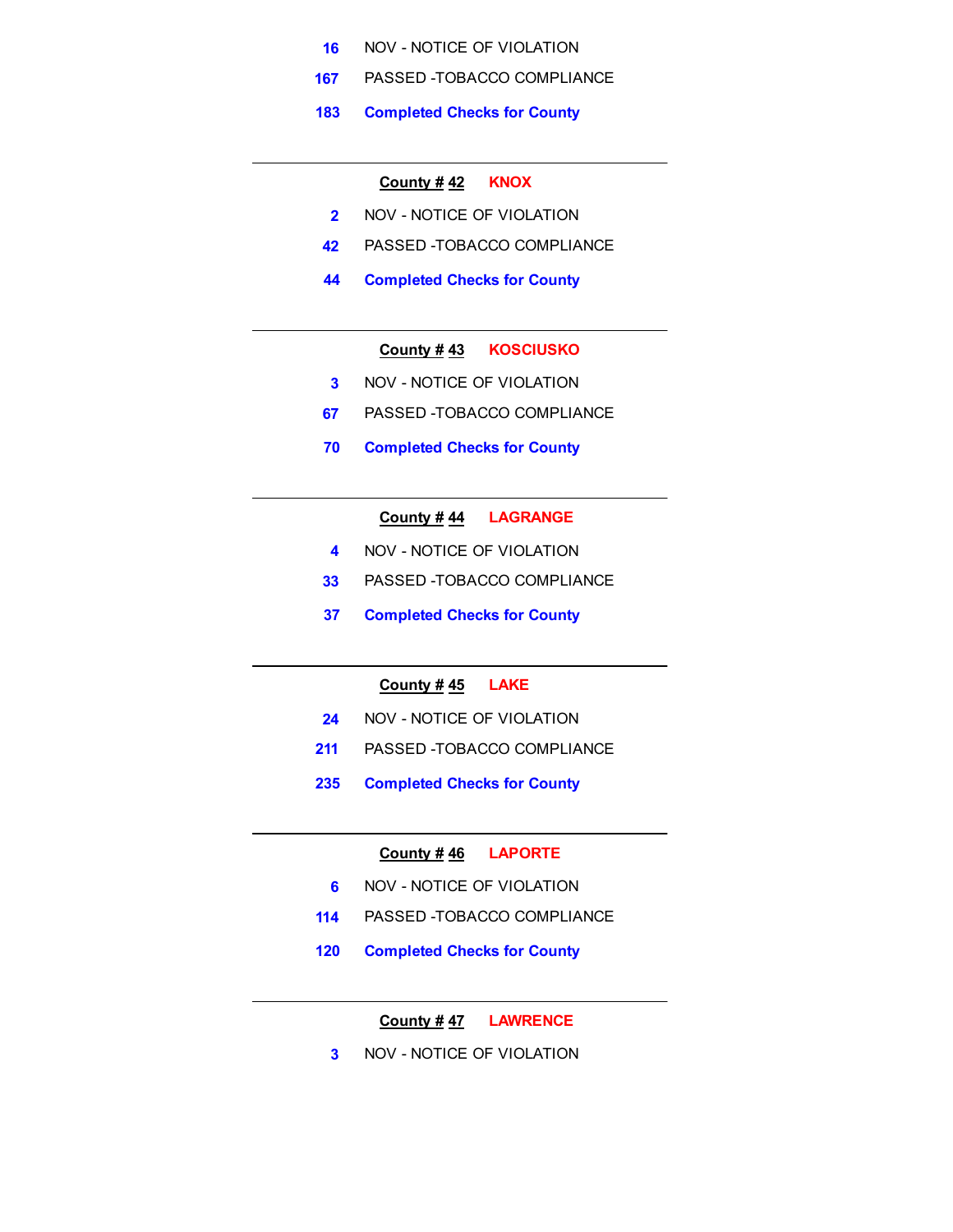- **43** PASSED -TOBACCO COMPLIANCE
- **46 Completed Checks for County**

#### **County # 48 MADISON**

- **6 NOV NOTICE OF VIOLATION**
- **24** PASSED -TOBACCO COMPLIANCE
- **30 Completed Checks for County**

#### **County # 49 MARION**

- **34** NOV NOTICE OF VIOLATION
- **365** PASSED -TOBACCO COMPLIANCE
- **399 Completed Checks for County**

# **County # 50 MARSHALL**

- **5 NOV NOTICE OF VIOLATION**
- **48** PASSED -TOBACCO COMPLIANCE
- **53 Completed Checks for County**

# **County # 51 MARTIN**

- **4** NOV NOTICE OF VIOLATION
- **6** PASSED -TOBACCO COMPLIANCE
- **10 Completed Checks for County**

#### **County # 52 MIAMI**

- **3** PASSED -TOBACCO COMPLIANCE
- **3 Completed Checks for County**

### **County # 53 MONROE**

- **11** NOV NOTICE OF VIOLATION
- **70** PASSED -TOBACCO COMPLIANCE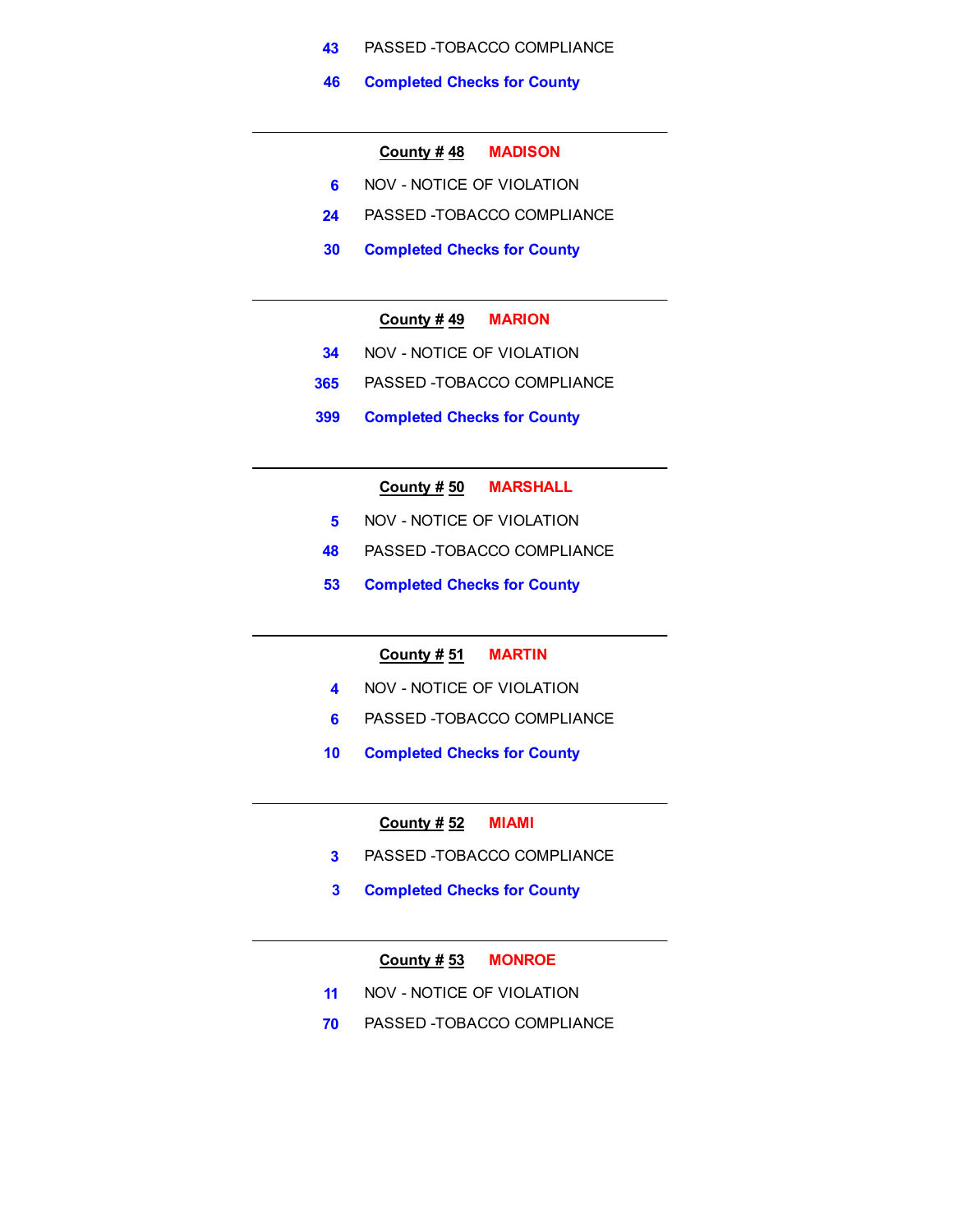#### **County # 54 MONTGOMERY**

- **1** PASSED -TOBACCO COMPLIANCE
- **1 Completed Checks for County**

# **County # 55 MORGAN**

- **3** NOV NOTICE OF VIOLATION
- **108** PASSED -TOBACCO COMPLIANCE
- **111 Completed Checks for County**

#### **County # 56 NEWTON**

- **2** NOV NOTICE OF VIOLATION
- **3** PASSED -TOBACCO COMPLIANCE
- **5 Completed Checks for County**

# **County # 57 NOBLE**

- **29** PASSED -TOBACCO COMPLIANCE
- **29 Completed Checks for County**

# **County # 59 ORANGE**

- **5** NOV NOTICE OF VIOLATION
- **21** PASSED -TOBACCO COMPLIANCE
- **26 Completed Checks for County**

#### **County # 60 OWEN**

- **1** NOV NOTICE OF VIOLATION
- **14** PASSED -TOBACCO COMPLIANCE
- **15 Completed Checks for County**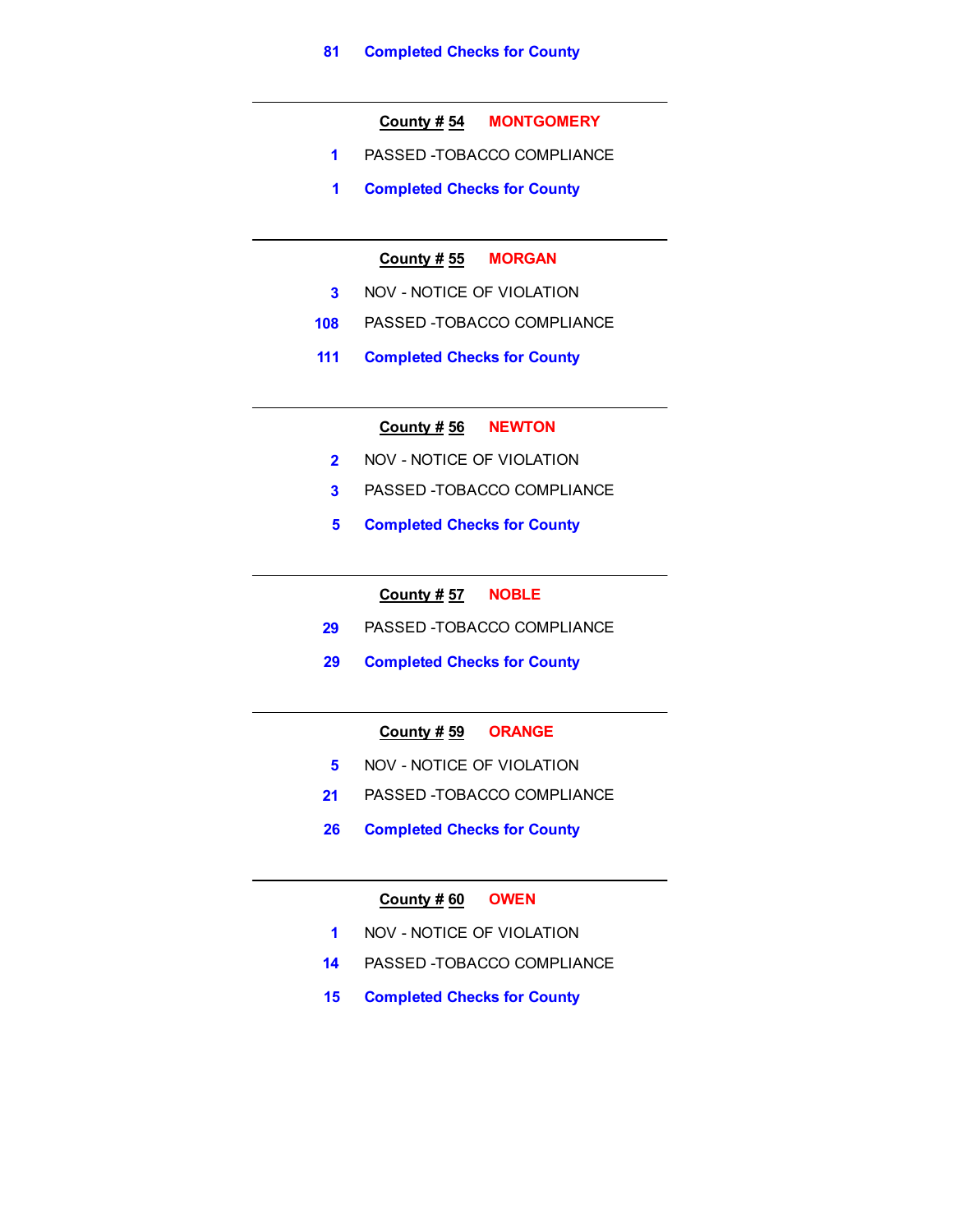#### **County # 61 PARKE**

- **3** NOV NOTICE OF VIOLATION
- **10** PASSED -TOBACCO COMPLIANCE
- **13 Completed Checks for County**

#### **County # 63 PIKE**

- **2** NOV NOTICE OF VIOLATION
- **11** PASSED -TOBACCO COMPLIANCE
- **13 Completed Checks for County**

#### **County # 64 PORTER**

- **8** NOV NOTICE OF VIOLATION
- **110** PASSED -TOBACCO COMPLIANCE
- **118 Completed Checks for County**

#### **County # 67 PUTNAM**

- **1** NOV NOTICE OF VIOLATION
- **1 Completed Checks for County**

# **County # 68 RANDOLPH**

- **26** PASSED -TOBACCO COMPLIANCE
- **26 Completed Checks for County**

#### **County # 69 RIPLEY**

- **10** PASSED -TOBACCO COMPLIANCE
- **10 Completed Checks for County**

#### **County # 70 RUSH**

- **1** NOV NOTICE OF VIOLATION
- **17** PASSED -TOBACCO COMPLIANCE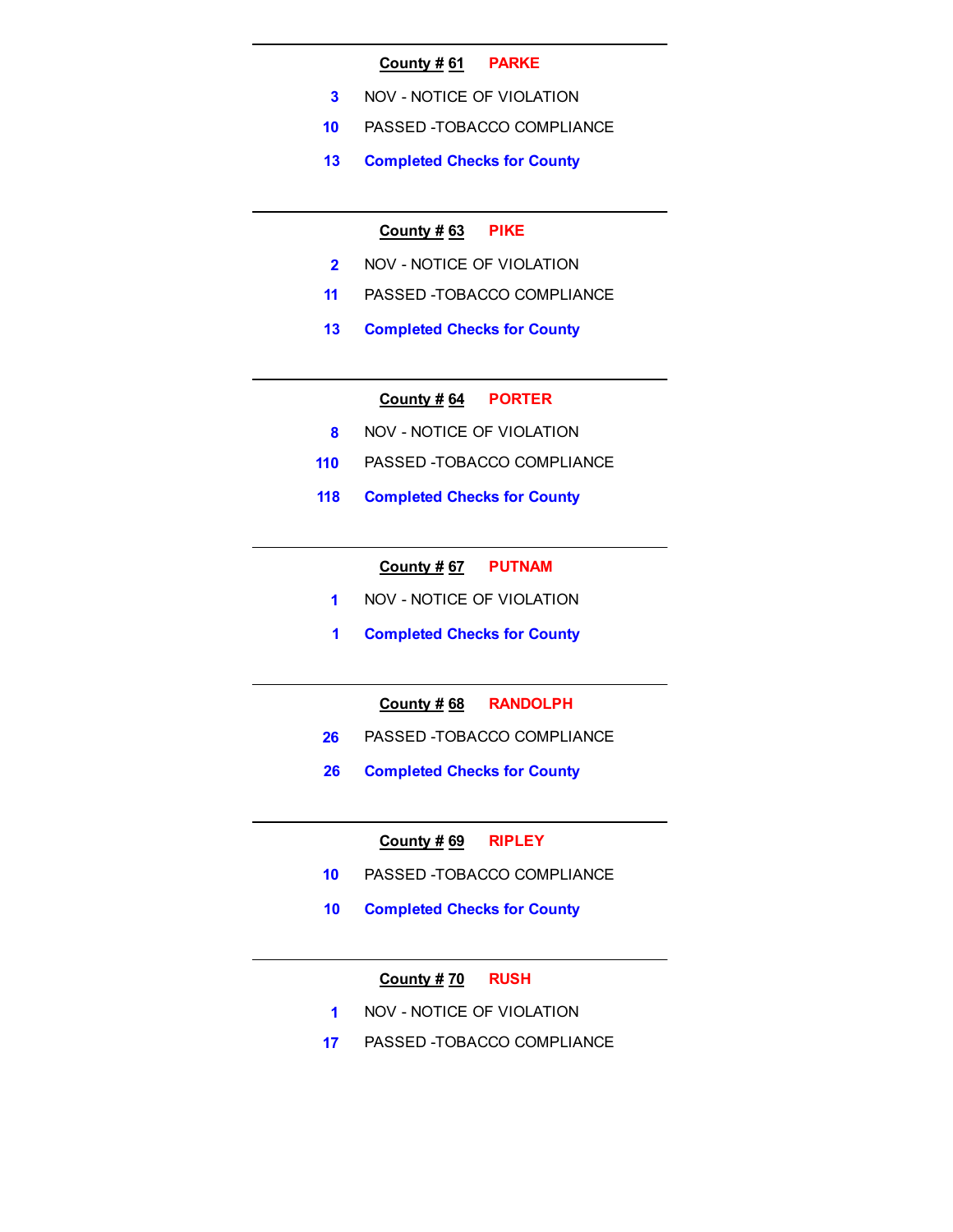# **County # 71 ST. JOSEPH**

- **20** NOV NOTICE OF VIOLATION
- **218** PASSED -TOBACCO COMPLIANCE
- **238 Completed Checks for County**

# **County # 72 SCOTT**

- **2** NOV NOTICE OF VIOLATION
- **14** PASSED -TOBACCO COMPLIANCE
- **16 Completed Checks for County**

# **County # 73 SHELBY**

- **13** NOV NOTICE OF VIOLATION
- **57** PASSED -TOBACCO COMPLIANCE
- **70 Completed Checks for County**

# **County # 75 STARKE**

- **1** NOV NOTICE OF VIOLATION
- **19** PASSED -TOBACCO COMPLIANCE
- **20 Completed Checks for County**

#### **County # 76 STEUBEN**

- **1** NOV NOTICE OF VIOLATION
- **41** PASSED -TOBACCO COMPLIANCE
- **42 Completed Checks for County**

**County # 77 SULLIVAN**

- **31** PASSED -TOBACCO COMPLIANCE
- **31 Completed Checks for County**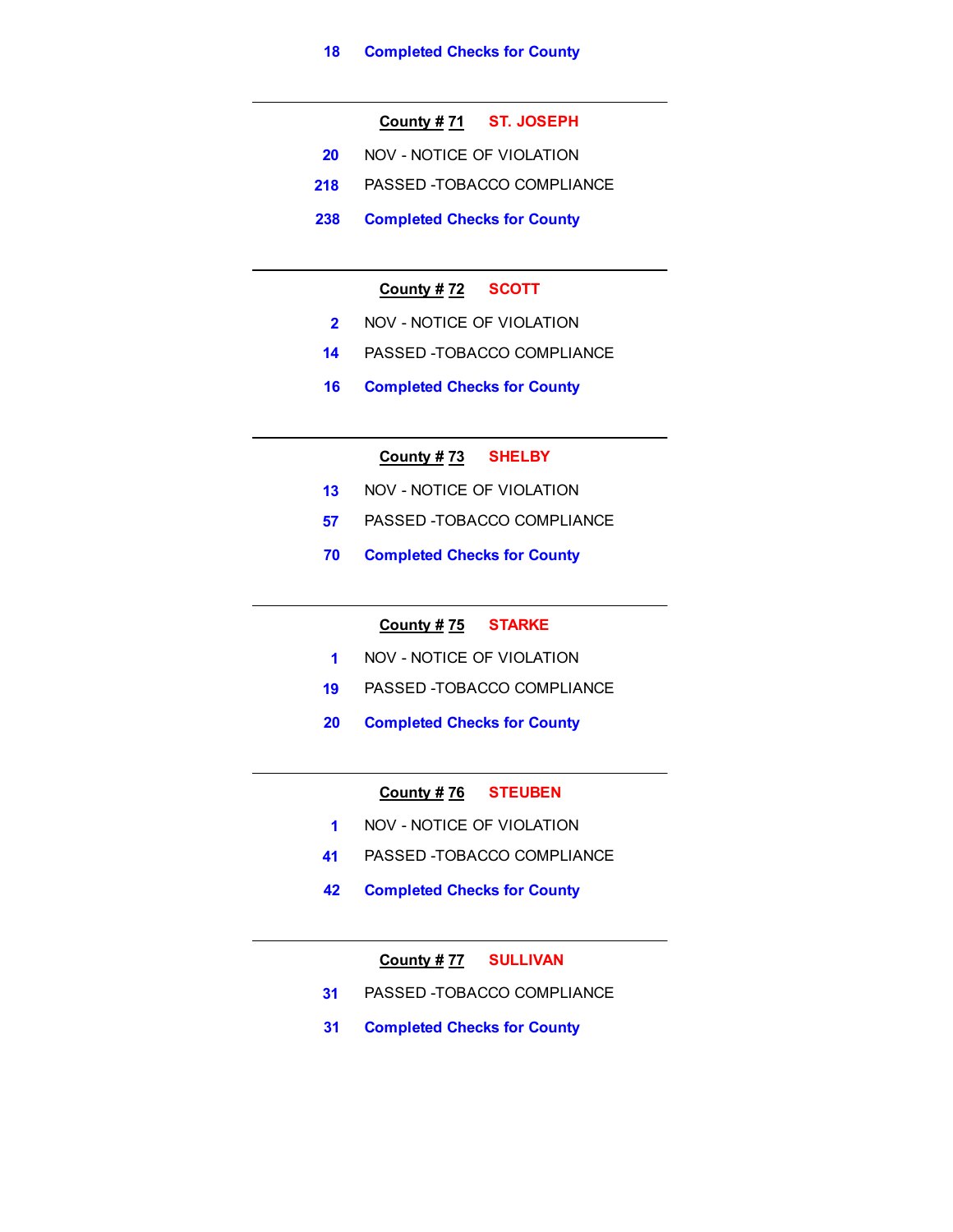#### **County # 79 TIPPECANOE**

- **1** NOV NOTICE OF VIOLATION
- **1** PASSED -TOBACCO COMPLIANCE
- **2 Completed Checks for County**

#### **County # 81 UNION**

- **2** NOV NOTICE OF VIOLATION
- **5** PASSED -TOBACCO COMPLIANCE
- **7 Completed Checks for County**

**County # 82 VANDERBURGH**

- **9** NOV NOTICE OF VIOLATION
- **42** PASSED -TOBACCO COMPLIANCE
- **51 Completed Checks for County**

**County # 83 VERMILLION**

- **23** PASSED -TOBACCO COMPLIANCE
- **23 Completed Checks for County**

# **County # 84 VIGO**

- **4** NOV NOTICE OF VIOLATION
- **105** PASSED -TOBACCO COMPLIANCE
- **109 Completed Checks for County**

#### **County # 85 WABASH**

- **32** PASSED -TOBACCO COMPLIANCE
- **32 Completed Checks for County**

# **County # 86 WARREN**

**1** PASSED -TOBACCO COMPLIANCE